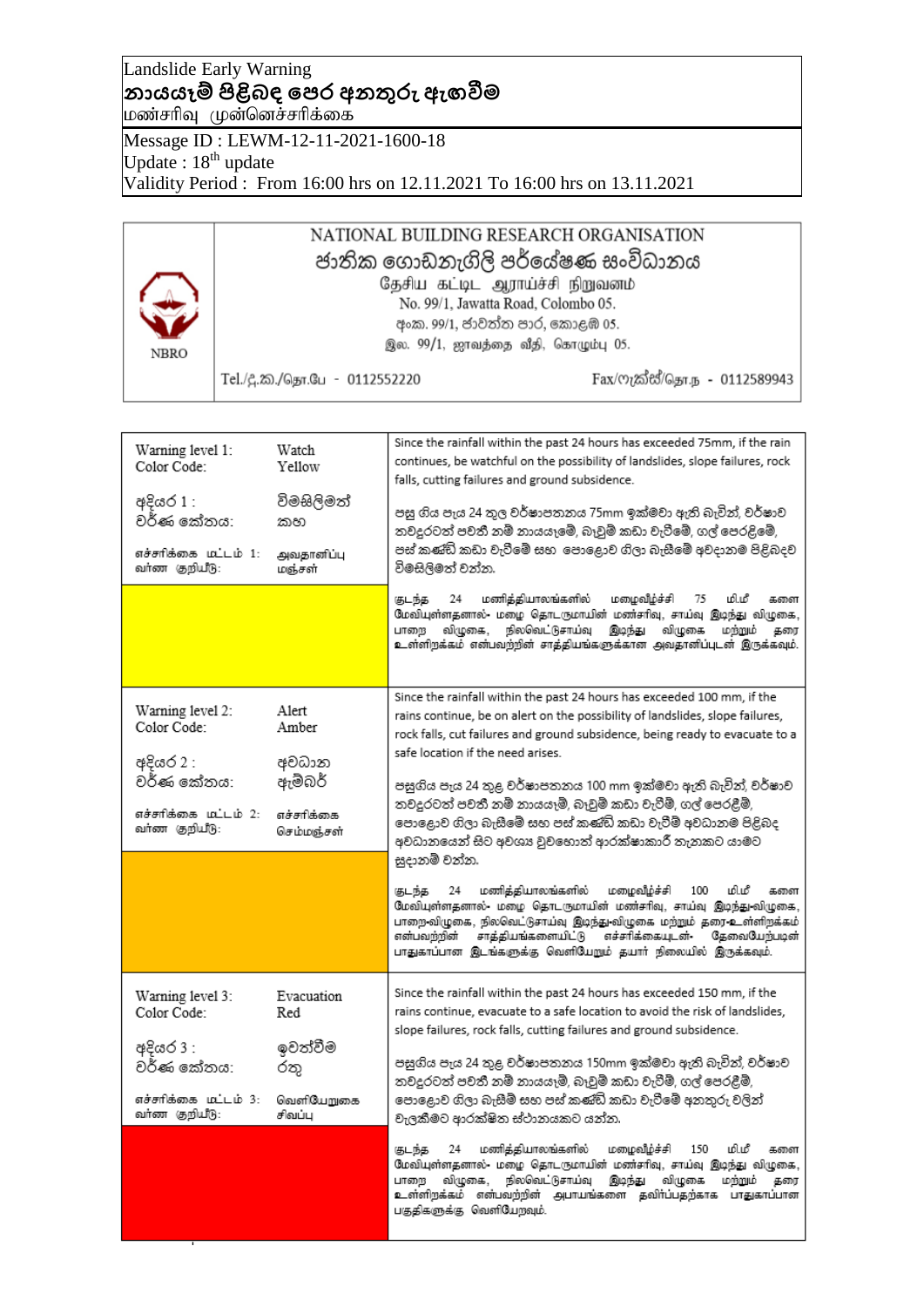| <b>Locations for Potential Risk</b><br>නායයෑමේ අවදානම පැවතිය හැකි පුදේශ<br>கனதியான அபாயமுள்ள இடங்கள் |                                                                                                                                                         |                                                                                                                                                                                   |                                                                                                                                                                                                         |  |  |
|------------------------------------------------------------------------------------------------------|---------------------------------------------------------------------------------------------------------------------------------------------------------|-----------------------------------------------------------------------------------------------------------------------------------------------------------------------------------|---------------------------------------------------------------------------------------------------------------------------------------------------------------------------------------------------------|--|--|
| <b>District</b>                                                                                      | <b>Level 1 (Yellow)</b>                                                                                                                                 | <b>Level 2 (Amber)</b>                                                                                                                                                            | <b>Level 3 (Red)</b>                                                                                                                                                                                    |  |  |
| Galle                                                                                                | Nagoda,<br>Akmeemana and<br>Yakkalamulla<br><b>Divisional Secretariat</b><br>Division(s) $(DSD)$ and<br>surrounding areas.                              |                                                                                                                                                                                   |                                                                                                                                                                                                         |  |  |
| Kalutara                                                                                             | Horana,<br>Walallawita and<br>Ingiriya<br>Divisional Secretariat<br>Division(s) (DSD) and<br>surrounding areas.                                         | Palindanuwara,<br>Agalawatta,<br>Dodangoda,<br>Bulathsinhala and<br>Mathugama<br><b>Divisional Secretariat</b><br>Division(s) (DSD) and<br>surrounding areas.                     |                                                                                                                                                                                                         |  |  |
| Kandy                                                                                                | Akurana,<br>Medadumbara,<br>Pathadumbara,<br>Ududumbara,<br>Panvila,<br>Poojapitiya,<br>Hatharaliyadda and<br>Delthota<br><b>Divisional Secretariat</b> | Yatinuwara,<br>Udapalatha,<br>Gangawata Korale,<br>Udunuwara,<br>Ganga Ihala Korale,<br>Harispattuwa,<br>Pasbage Korale and<br>Doluwa<br><b>Divisional Secretariat</b>            |                                                                                                                                                                                                         |  |  |
| Kegalle                                                                                              | Division(s) $(DSD)$ and<br>surrounding areas.                                                                                                           | Division(s) $(DSD)$ and<br>surrounding areas.<br>Bulathkohupitiya,<br>Warakapola and<br>Kegalle<br><b>Divisional Secretariat</b><br>Division(s) $(DSD)$ and<br>surrounding areas. | Dehiowita,<br>Deraniyagala,<br>Mawanella,<br>Rambukkana,<br>Ruwanwella,<br>Galigamuwa,<br>Yatiyanthota and<br>Aranayaka<br><b>Divisional Secretariat</b><br>Division(s) (DSD) and<br>surrounding areas. |  |  |
| Kurunegala                                                                                           |                                                                                                                                                         | Mallawapitiya,<br>Polgahawela,<br>Narammala and<br>Mawathagama<br><b>Divisional Secretariat</b><br>Division(s) $(DSD)$ and<br>surrounding areas.                                  | Rideegama and<br>Alawwa<br><b>Divisional Secretariat</b><br>Division(s) (DSD) and<br>surrounding areas.                                                                                                 |  |  |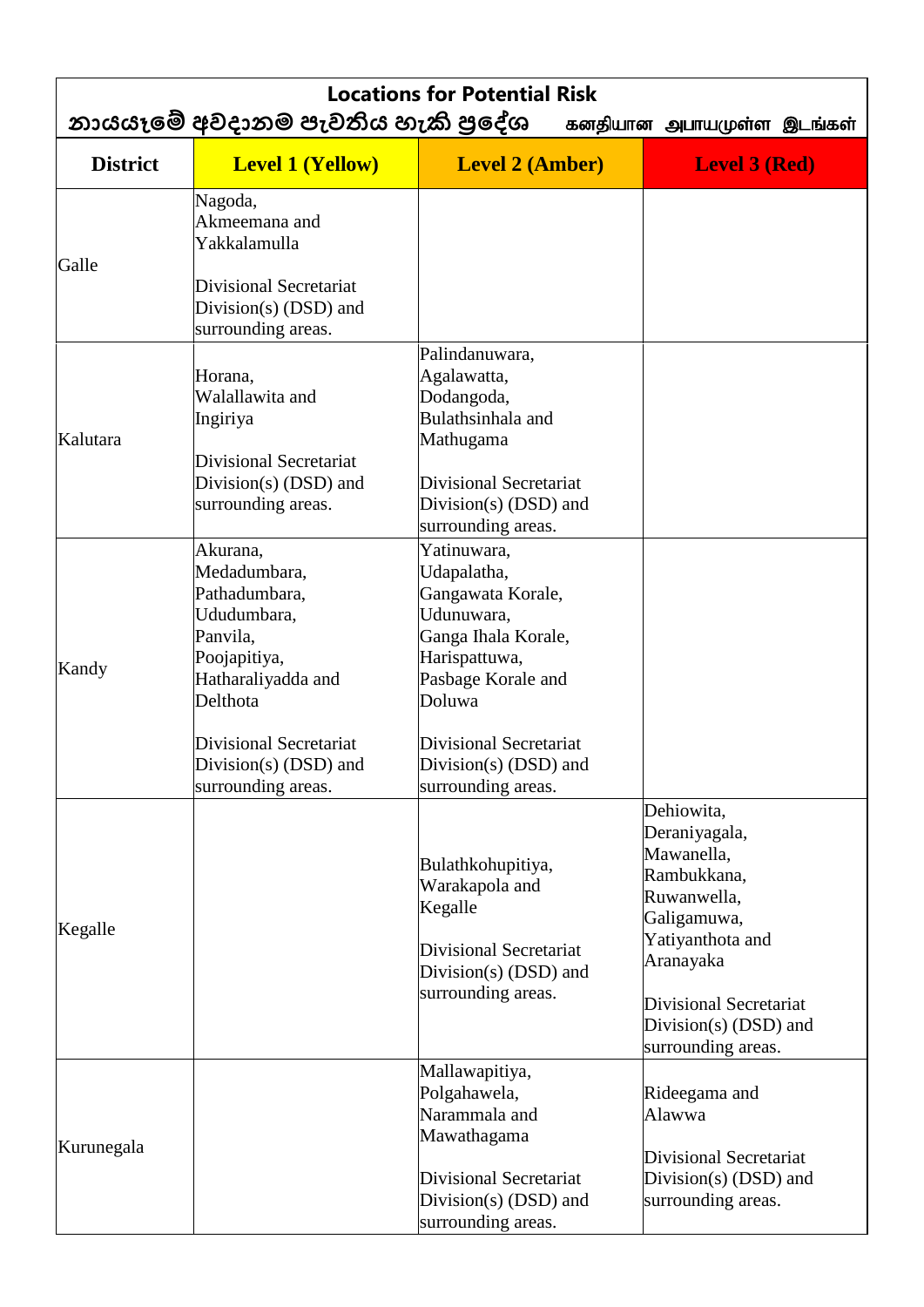| Matale       | Matale,<br>Pallepola and<br>Yatawatta                                   | Ukuwela and<br>Rattota                                                  |  |
|--------------|-------------------------------------------------------------------------|-------------------------------------------------------------------------|--|
|              | Divisional Secretariat<br>Division(s) $(DSD)$ and<br>surrounding areas. | Divisional Secretariat<br>Division(s) $(DSD)$ and<br>surrounding areas. |  |
|              | Kotmale                                                                 |                                                                         |  |
| Nuwara Eliya | Divisional Secretariat<br>Division(s) $(DSD)$ and<br>surrounding areas. |                                                                         |  |
|              | Elapatha,<br>Kuruwita,<br>Nivithigala and<br>Kiriella                   | Kalawana,<br>Eheliyagoda,<br>Ratnapura and<br>Ayagama                   |  |
| Ratnapura    |                                                                         |                                                                         |  |
|              | Divisional Secretariat                                                  | Divisional Secretariat                                                  |  |
|              | Division(s) $(DSD)$ and<br>surrounding areas.                           | Division(s) $(DSD)$ and<br>surrounding areas.                           |  |

**Note:** ↑shifted one level up, ↑↑shifted two levels up, ↓shifted one level down, ↓↓shifted two levels down. \*newly added with the last update

Special Note: These warning levels are issued based on the cumulative rainfall received to respective areas and given weather forecast by meteorological department of Sri Lanka

## **Areas and places which need special attention**

All mountainous areas, manmade cut slopes and roads within the relevant DS divisions

අදාල ප්රාදේශීය දේකම් දකාට්ඨාශ තුල පිහිටි කඳුකර බෑවුම් හා ඒ ආශ්රිත ප්රදේශ තුල පිහිටි නිර්මිත

பிரதேச செயலக பிரிவினுள்ளான சகல மலைப்பாங்கான பகுதிகள் மற்றும் வெட்டப்பட்ட நிலச் சாய்வுகள்

**Specially:** All the landslide susceptible areas previously identified by NBRO.

<mark>විශේෂ:</mark> ජාතික ගොඩනැගිලි පර්යේෂණ සංවිධානය විසින් නායයෑමේ අවදානමක් ඇති ලෙස |පූර්වයෙන් හදුනාගෙන ඇති පුදේශ

 $\overline{\mathrm{ol}}$ சேடமாக: மேசுழுவினால் முன்னா் அடையாளப்படுத்தப்பட்ட மண்சாிவுக்கான ஏதநிலையுள்ள சகல பிரகேசங்கள்.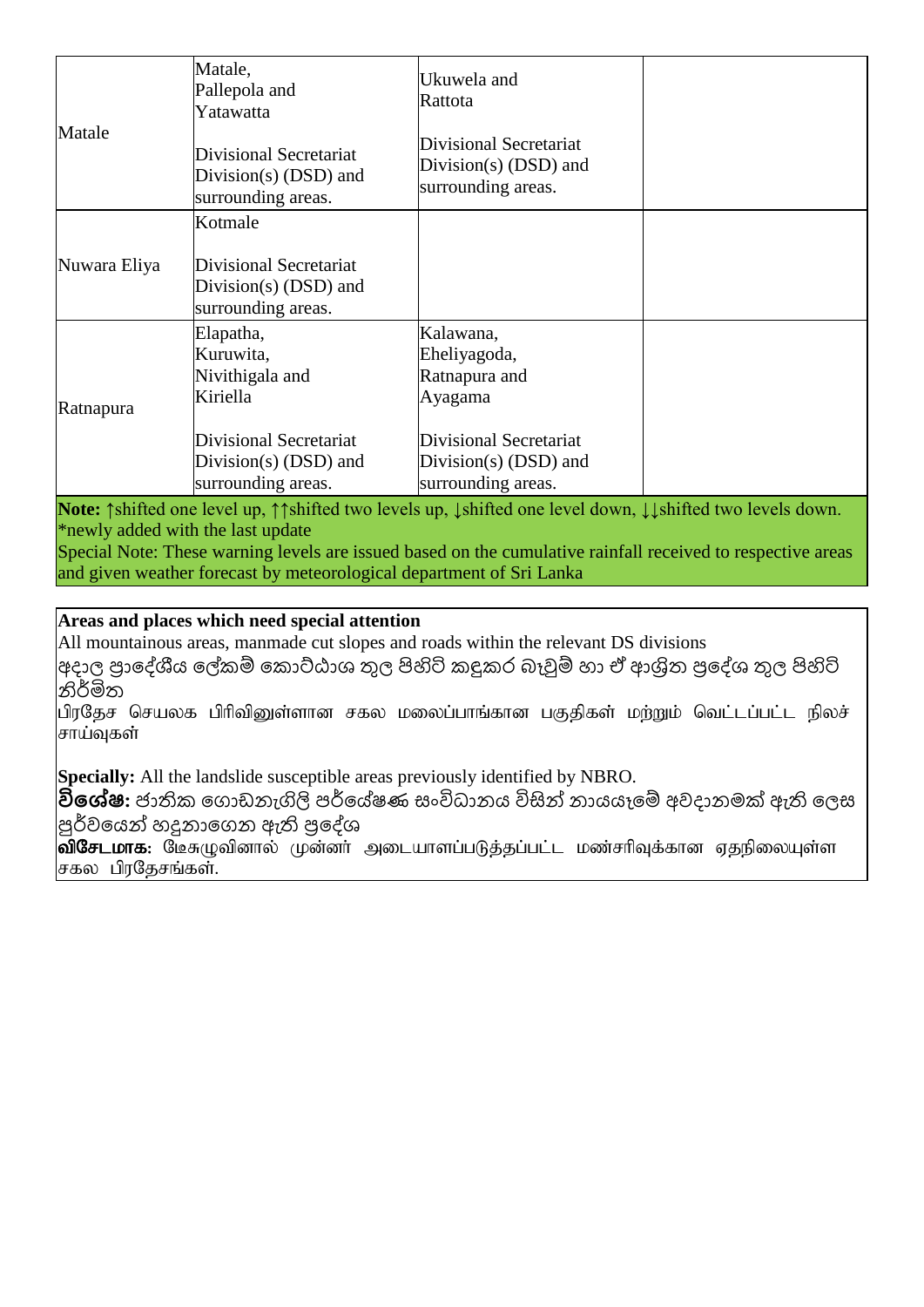විශේෂ සටහන: කරුණාකර මෙම නායයෑම් පිළිබද පූර්ව අනතුරු හැඟවීම් කාලසීමාව තුළ පහත කරුණු වෙත ඔබේ අවධානය යොමු කරන්න.

- 1. පහත දැක්වෙන නායයෑම් පූර්ව ලක්ෂණ පිළිබද සැලකිලිමත් වන්න.
	- $\blacktriangleright$  පොළවේ ඇති වන ඉරි තැලීම්, ගැඹුරට හෑරුණු පැළුම් හා පොළවේ ගිලා බැසීම්
	- ≻ු කුමයෙන් ඇලවී යන ගස්, විදුලි කණු, වැටවල් හා දුරකථන කුළුණු ආදිය
	- ≻ ගොඩනැගිලිවල ගෙබිම හා බිත්තිමත ඇතිවන පිපුරුම් හා ඒවායේ කුමික වර්ධනය වීම්
	- ≻ එක්වර ජල උල්පත් ඇතිවීම හෝ පෙර පැවති ජල උල්පත්බොරවීම. අවහිරවීම හෝ තැතිවීම
- 2. එවන් නායයාමක පූර්ව ලක්ෂණ දක්නට ලැබෙන පුදේශ වලින් හැකි ඉක්මනින් ඉවත් වන්න.
- 3. ඊට අමතරව අනතුරට භාජනය වියහැකි යැයි අනුමාන කරන පුදේශ වල ජිවත් වන පුද්ගලයින් වැඩි වශයෙන් පරික්ෂාකාරී වියයුතු අතර දැඩි වර්ෂා තත්වය තවදුරටත් පැවතුනහොත් සුරක්ෂිත ස්ථානයක් කරා ක්ෂණිකව ඉවත්ව යාමට සූදානම්ව සිටිය යුතුය.
- සැ.යූ: ජාතික ගොඩනැගිලි පර්යේෂණ සංවිධානයෙන් සහ ආපදා කළමනාකරණ මධාපේථානයෙන් ලැබෙන වැඩිදුර උපදෙස් අනුගමනය කරන්න.

Special Note: During this Landslide Early Warning period, please pay attention to the following:

- 1. Pay your attention to the following pre landslide signs,
	- $\triangleright$  Development of cracks on the ground, deepened cracks and ground subsidence
	- > Slanting of trees, electrical posts, fences and telephone posts
	- $\triangleright$  Cracks in the floors and walls of buildings which are built at slopes
	- > Sudden appearance of springs, emerging muddy water, blockage or disappearance of existing springs
- 2. People should move immediately away from the areas where they noticed the above pre-landslide signs.
- 3. Furthermore, people living in landslide susceptible areas should be extra vigilant and should be ready to move quickly to safe places if heavy rain continues.
- Note: Communities are advised to follow the instructions given by National Building Research Organization and Disaster Management Center.

**விசேட குறிப்பு**: மண்சரிவு முன்னெச்சரிக்கை காலப்பகுதியில் பின்வருவனவற்றில் கவனம் எடுக்கவும் 1. பின்வரும் மண்சரிவு முன் அறிகுறிகளையிட்டு கவனத்தை செலுத்தவும்.

- $\triangleright$  நிலத்தில் வெடிப்பு உருவாகுதல், ஆழமாகும் வெடிப்புகள் மற்றும் தரை உள்ளிறக்கங்கள்.
- ≽ மரங்கள்,மின் கம்பங்கள், வேலிகள், மற்றும் தொலைபேசிக் கம்பங்கள் சாய்வடைதல்.
- <mark>≫ சாய்வுகளில் அமைந்துள்ள கட்டிடங்களின் தரைமற்றும் சுவர்களில் வெடிப்புகள் உருவாகுதல்.</mark>
- ≻ நிலத்திலிருந்து திடிரென நீரூற்றுகள், சேற்று நீா தோன்றுதல் மற்றும் தற்போதுள்ள நீரூற்றுகள் தடைப்படுதல் அல்லது இல்லாது போகுதல்.
- 2. மண்சரிவுக்கு முன்னரான அறிகுறிகளை கொண்ட இடங்களிலிருந்து உடனடியாக மக்கள் அப்பால் நகர வேண்டும்.
- 3. மேலும், பாதிப்பு ஏதுநிலையுள்ள பகுதிகளில் வாழும் மக்கள் மேலதிக விழிப்புடன் இருக்கவேண்டும் என்பதுடன் கடும் மழை தொருமாயின் விரைவாக பாதுகாப்பான இடங்களுக்கு நகர ஆயத்தமாகவும் இருக்கவேண்டும்.

குறிப்பு: தயவுசெய்து தேசிய கட்டிட ஆராய்ச்சி நிறுவனம் மற்றும் அனர்த்த முகாமைத்துவ நிலையம் என்பவற்றின் அறிவுறுத்தல்களை பின்பற்றவும்

#### Previous Message ID : LEWM-11-11-2021-1600-17

| <b>Issued by:</b><br>W<br>Duty Officer | Approved by:<br>Director - LRRMD                | 12-11-2021, 16:00 hrs<br>Date and time issued |
|----------------------------------------|-------------------------------------------------|-----------------------------------------------|
|                                        | Landslide Research and Risk Management Division |                                               |
|                                        | National Building Research Organisation         |                                               |